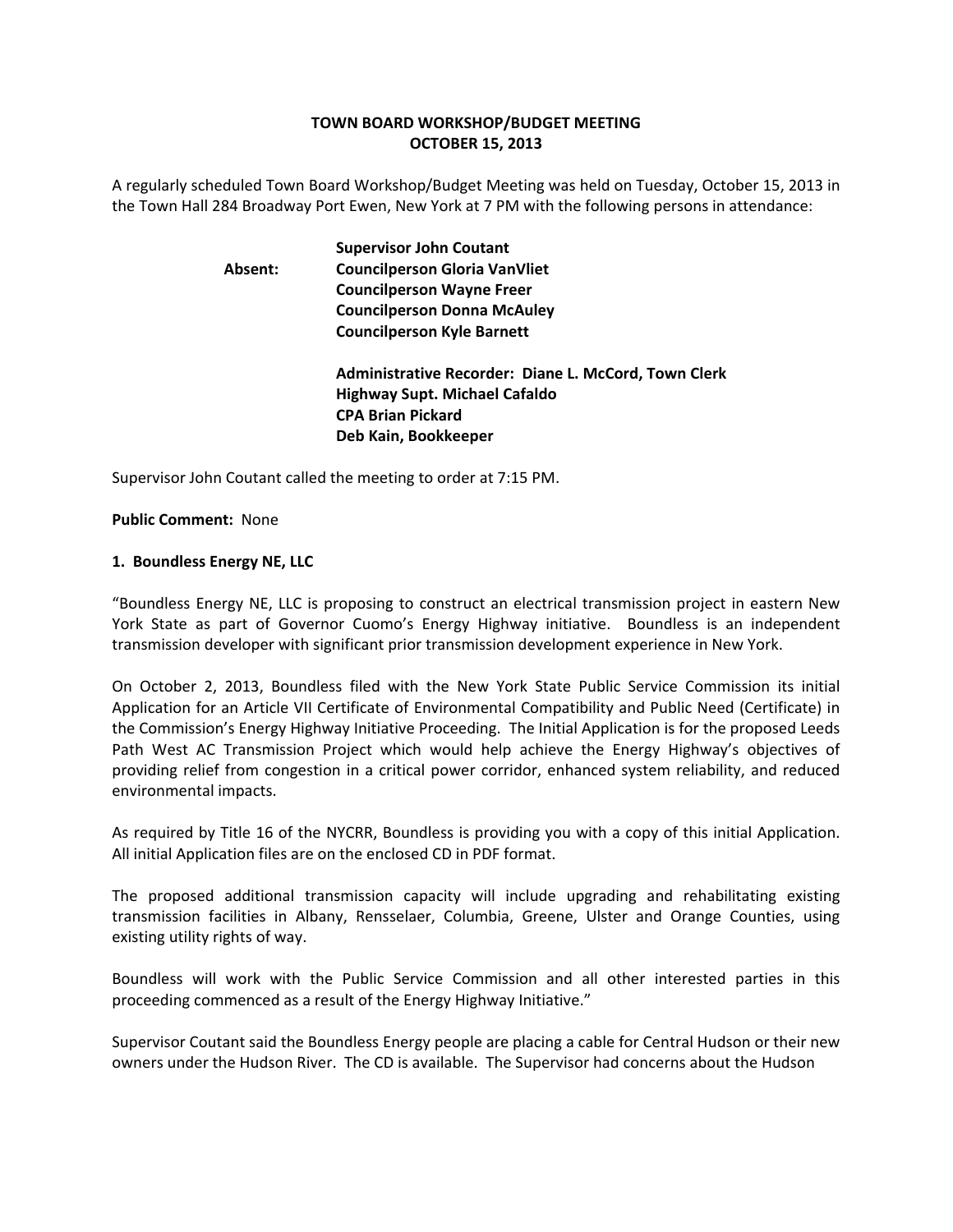River being dug up to bury this cable and the last time this happened the PCB's showed up in our water. If they are placing the cable up and down the Hudson River, will our water be affected? We will have Supt. Don Kiernan view the DVD prior to the Town Board's viewing.

## **2. Hudson River Improvement Fund**

The Hudson River Improvement Fund support projects that promote the enhancement of public use and enjoyment of the natural, scenic and cultural resources of the Hudson River and its shores. The improvement fund has a proposal deadline for applications of Friday, November 1, 2013. Awards are focused on physical projects that require capital construction, development or improvement. The Fund is particularly interested in projects that will have a lasting impact on waterfront access, education and habitat restoration. We will contact Marion Zimmer to help us with this application.

# **3. 24th Annual Fall Senior Dinner Dance – Ulster County Community Action**

We received a letter from the U. C. Community Action Committee asking candidates to participate in the 24<sup>th</sup> Annual Fall Senior Dinner Dance to be held on October 24, 2013 in the Midtown Center in Kingston.

# **4. Employment Agreement – Timothy Keefe**

The Town Board reviewed the Employment Agreement with Timothy Keefe, our Building Inspector. Supervisor Coutant thought this agreement parallels the previous agreement. Councilperson Wayne Freer was concerned with the additional \$1,500 to be provided for vehicle and other expenses associated with Zoning and other duties associated with the office of Building Inspector.

## **5. Aleo – Transfer Documents**

Councilperson Kyle Barnett has reviewed the documentation concerning Dr. Aleo's transfer. We can move forward at our Thursday evening Town Board Meeting.

## **6. Town of Esopus Code 96‐3 – 189 Hasbrouck Avenue – Overgrown Grass**

Neighbors have asked the Town to do something about the overgrown grass at 189 Hasbrouck Avenue. This is the first time, since passing a local law, we have had to act and have our employees cut the lawn and bill it back to the homeowner. There will be a vote on this at our Town Board Meeting.

## **7. Extended Producer Law**

The company that recycles our computers and televisions at the Transfer Station called to tell us a law has been passed called the Extended Producer Law and this law will force our Regional Company to charge us for the service at \$.25 per pound. The Supervisor will have a public announcement at our Town Board Meeting. We will have to place signage at the Transfer Station about this public charge. Councilperson Donna McAuley believes we should only charge to cover our expense. Supervisor Coutant disagreed stating we have spent \$2,800 to cover this recycling project and he believed an amount should be charged to cover the entire expense. Councilperson Freer will call to see the amount others are charging for the service.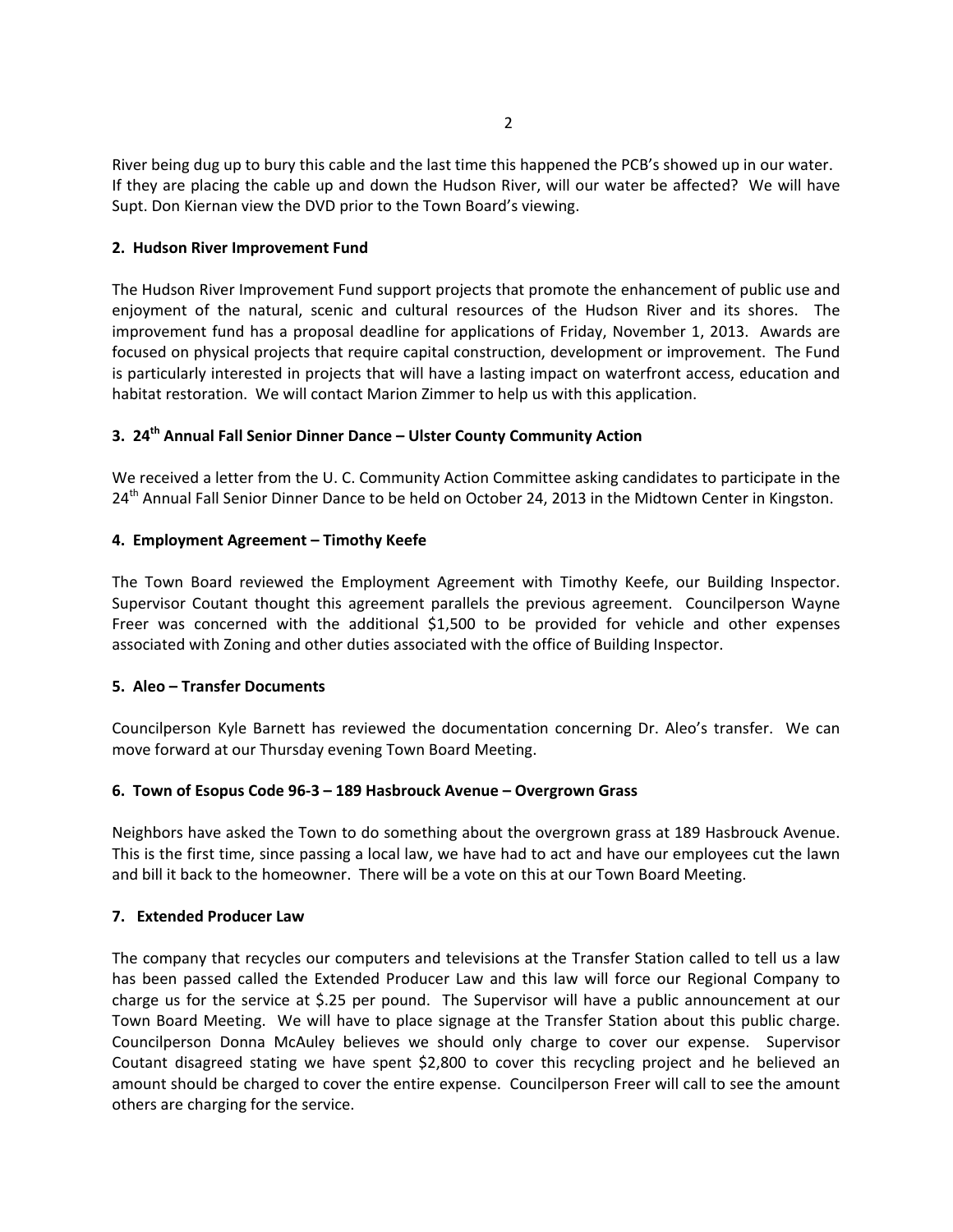#### **8. New Mower**

The new mower is working well.

#### **9. Check from Steve Aaron**

We received a check from Steve Aaron's personal account to pay for the electric bill of the Birchez pump station in the amount of \$6,773.56.

#### **There was a recess in the meeting while we waited for our CPA to attend.**

#### **10. Budget Review for 2014**

CPA Brian Pickard stated his biggest fear with the 2014 budget is Ulster County will take our sales tax and use it to pay for the Safety Net costs. At this point, if we do not cut our spending, we will have a twenty-one percent increase in taxes. The question was asked what can we cut down on? Do we see anything in the expenses where we are over spending asked the Supervisor? Brian Pickard said we have \$100,000 left over in 2013. The Supervisor said all departments are pretty serious about being tight. Can we use funds from our balances or do we have to raise taxes? Councilperson Barnett asked what is in our contingency? What will we have left over at the end of the year? Brian Pickard answered \$100,000 left from 2013. What can be taken from the Highway Fund? After we pay for salt at \$60 a ton for 90 tons there will be \$35,000 left. At the end of 2012 there was \$400,000 left, however we used \$168,000. The Supervisor asked where we are going with the equipment? We are heading in the right direction but where do we go until things are fixed? Buying this loader places us in trouble. The taxes will have to go up two or two and one half percent.

Discussion continued about lowering our spending. Twenty thousand was taken out for a new Building Inspector when and if our Building Inspector resigns and ten thousand was taken out for the repair and refurbishment of our drainage pond. It was suggested there be no raises, however, if the Highway Dept. receives a two percent raise there is the possibility the remainder of the employees will unionize. Supervisor Coutant said whatever we do it must be across the board. The two percent raise will cost the town \$4,000.

There was discussion about the bare bones budget and we need additional revenue sources. The cable franchise fee may have to be considered next year. It would bring in about \$94,000. None of the Town Board Members thought this was a good idea, however, this would be the only revenue stream we have. Our property tax base is going down. Scenic Hudson just bought more land which will be off the tax rolls. Our Safety Net budget for welfare is up this year and we need to budget \$200,000 for next year. We do have \$289,000 in our Capital Improvements Budget but the Supervisor had real concerns about spending this money since he wanted it for the development of ball fields and recreation behind the present Town Hall. We also need to have a new building for the Recreation Dept. since their building is falling down and that will come out of the Capital Improvement Fund. We do not want to use the money to offset our budget, however, we don't have an alternative. We will have to worry next year about the increased cost in health insurance. Brian Pickard suggested using some of the Capital Improvement Fund.